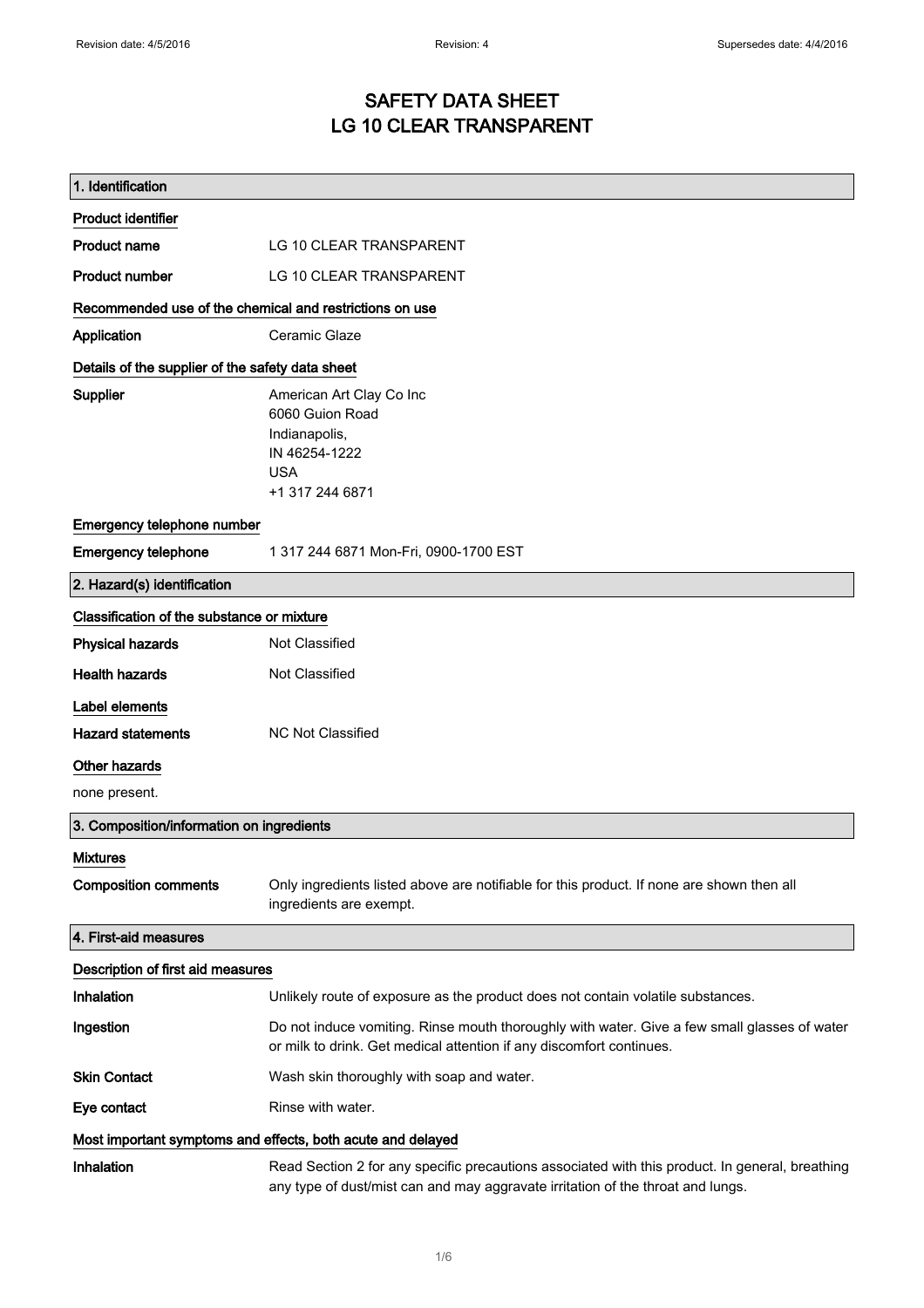| Ingestion                                                           | Read Section 2 for any specific precautions associated with the use of this product. Products<br>with specific warnings about ingestion will give guidance there.                                                                                                                                           |  |
|---------------------------------------------------------------------|-------------------------------------------------------------------------------------------------------------------------------------------------------------------------------------------------------------------------------------------------------------------------------------------------------------|--|
| Skin contact                                                        | Read Section 2 for any specific precautions associated with the use of this product. In general<br>most ceramic glazes, clays and special products will tend to have a drying effect on the skin<br>and may cause some sensitivity to users with sensitive skin.                                            |  |
| Eye contact                                                         | Read Section 2 for any specific precautions associated with the use of this product. In general<br>most ceramic and special products contain materials that maybe abrasive to eyes. Keeping<br>materials from contacting the eyes is prudent. If contact does occur, flush with clean water, do<br>not rub. |  |
|                                                                     | Indication of immediate medical attention and special treatment needed                                                                                                                                                                                                                                      |  |
| Notes for the doctor                                                | Treat symptomatically.                                                                                                                                                                                                                                                                                      |  |
| 5. Fire-fighting measures                                           |                                                                                                                                                                                                                                                                                                             |  |
| <b>Extinguishing media</b>                                          |                                                                                                                                                                                                                                                                                                             |  |
| Suitable extinguishing media                                        | Use fire-extinguishing media suitable for the surrounding fire.                                                                                                                                                                                                                                             |  |
| Special hazards arising from the substance or mixture               |                                                                                                                                                                                                                                                                                                             |  |
| Specific hazards                                                    | The product is not believed to present a hazard due to its physical nature.                                                                                                                                                                                                                                 |  |
| Advice for firefighters                                             |                                                                                                                                                                                                                                                                                                             |  |
| for firefighters                                                    | Special protective equipment Use protective equipment appropriate for surrounding materials.                                                                                                                                                                                                                |  |
| 6. Accidental release measures                                      |                                                                                                                                                                                                                                                                                                             |  |
| Personal precautions, protective equipment and emergency procedures |                                                                                                                                                                                                                                                                                                             |  |
|                                                                     |                                                                                                                                                                                                                                                                                                             |  |
| <b>Personal precautions</b>                                         | For personal protection, see Section 8.                                                                                                                                                                                                                                                                     |  |
| <b>Environmental precautions</b>                                    |                                                                                                                                                                                                                                                                                                             |  |
| <b>Environmental precautions</b>                                    | Please read Section 2 completely. If any environmental warnings such as; H411 or H412 are<br>listed in Section 2, please use appropriate procedures when disposing of product and<br>container. Do not put materials into waterways or sewers.                                                              |  |
| Methods and material for containment and cleaning up                |                                                                                                                                                                                                                                                                                                             |  |
| Methods for cleaning up                                             | Collect spillage for reclamation or absorb in vermiculite, dry sand or similar material.                                                                                                                                                                                                                    |  |
| Reference to other sections                                         | For waste disposal, see Section 13. For personal protection, see Section 8.                                                                                                                                                                                                                                 |  |
| 7. Handling and storage                                             |                                                                                                                                                                                                                                                                                                             |  |
| Precautions for safe handling                                       |                                                                                                                                                                                                                                                                                                             |  |
| <b>Usage precautions</b>                                            | Read label before use. Do not eat, drink or smoke when using this product. Good personal                                                                                                                                                                                                                    |  |
|                                                                     | hygiene procedures should be implemented. Wash hands and any other contaminated areas<br>of the body with soap and water before leaving the work site.                                                                                                                                                      |  |
| Conditions for safe storage, including any incompatibilities        |                                                                                                                                                                                                                                                                                                             |  |
| Storage precautions                                                 | Store in tightly-closed, original container in a dry and cool place.                                                                                                                                                                                                                                        |  |
| Specific end uses(s)                                                |                                                                                                                                                                                                                                                                                                             |  |
| Specific end use(s)                                                 | The identified uses for this product are detailed in Section 1.2.                                                                                                                                                                                                                                           |  |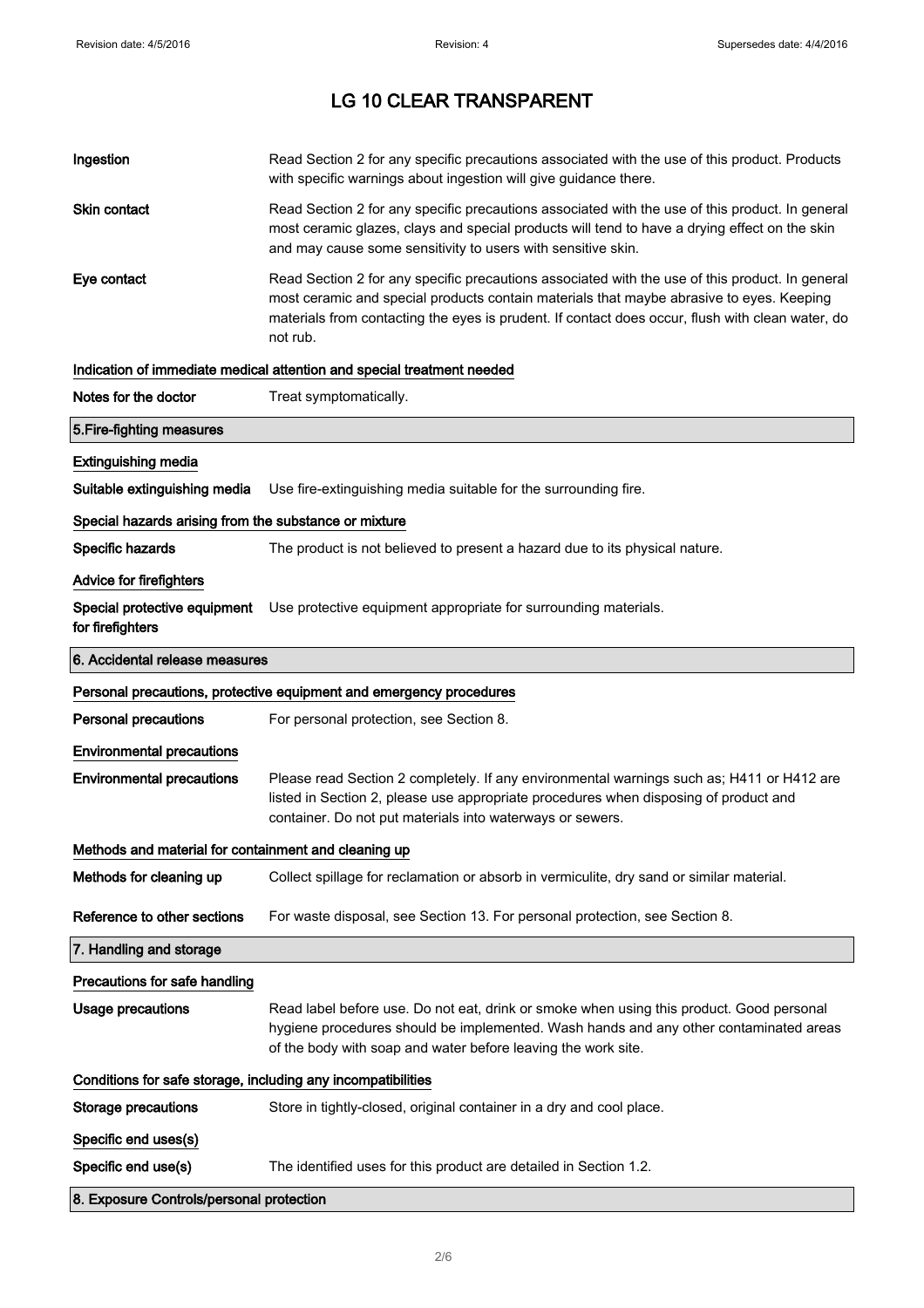| Ingredient comments                 | Only ingredients listed n Section 3 are notifiable for this product. If none are shown then all<br>ingredients are exempt.                                                                                           |
|-------------------------------------|----------------------------------------------------------------------------------------------------------------------------------------------------------------------------------------------------------------------|
| <b>Exposure controls</b>            |                                                                                                                                                                                                                      |
| Appropriate engineering<br>controls | No specific ventilations requirements unless the "FAN" pictogram is shown above or specified<br>in Section 2.                                                                                                        |
| Eye/face protection                 | No specific eye protection required unless the "EYE PROTECTION" pictogram is shown<br>above or specified in Section 2.                                                                                               |
| Hand protection                     | No specific hand protection required unless the "HAND PROTECTION" pictogram is shown<br>above or specified in Section 2.                                                                                             |
| Hygiene measures                    | Using good personal hygiene practices is always appropriate. Keeping a clean work space,<br>cleaning up properly when done, and not eating, drinking or smoking when using this product.                             |
| <b>Respiratory protection</b>       | No specific respiratory protection required unless the "RESPIRATOR" pictogram is shown<br>above or specified in Section 2. Using the appropriate certified protection for the operation is<br>important if required. |

# 9. Physical and Chemical Properties

# Information on basic physical and chemical properties

| Appearance                                      | Colored liquid.           |
|-------------------------------------------------|---------------------------|
| Color                                           | Various colors.           |
| Odor                                            | Almost odorless.          |
| <b>Odor threshold</b>                           | No information available. |
| рH                                              | 6-8                       |
| <b>Melting point</b>                            | No information available. |
| Initial boiling point and range                 | No information available. |
| Flash point                                     | No information available. |
| <b>Evaporation rate</b>                         | No information available. |
| Flammability (solid, gas)                       | No information available. |
| Upper/lower flammability or<br>explosive limits | No information available. |
| Vapour pressure                                 | No information available. |
| <b>Relative density</b>                         | Greater than 1.0          |
| Solubility(ies)                                 | Not applicable.           |
| <b>Partition coefficient</b>                    | No information available. |
| <b>Auto-ignition temperature</b>                | Not applicable.           |
| <b>Decomposition Temperature</b>                | No information available. |
| <b>Viscosity</b>                                | No information available. |
| <b>Explosive properties</b>                     | none                      |
| <b>Oxidising properties</b>                     | none                      |
| <b>Other information</b>                        | Not applicable.           |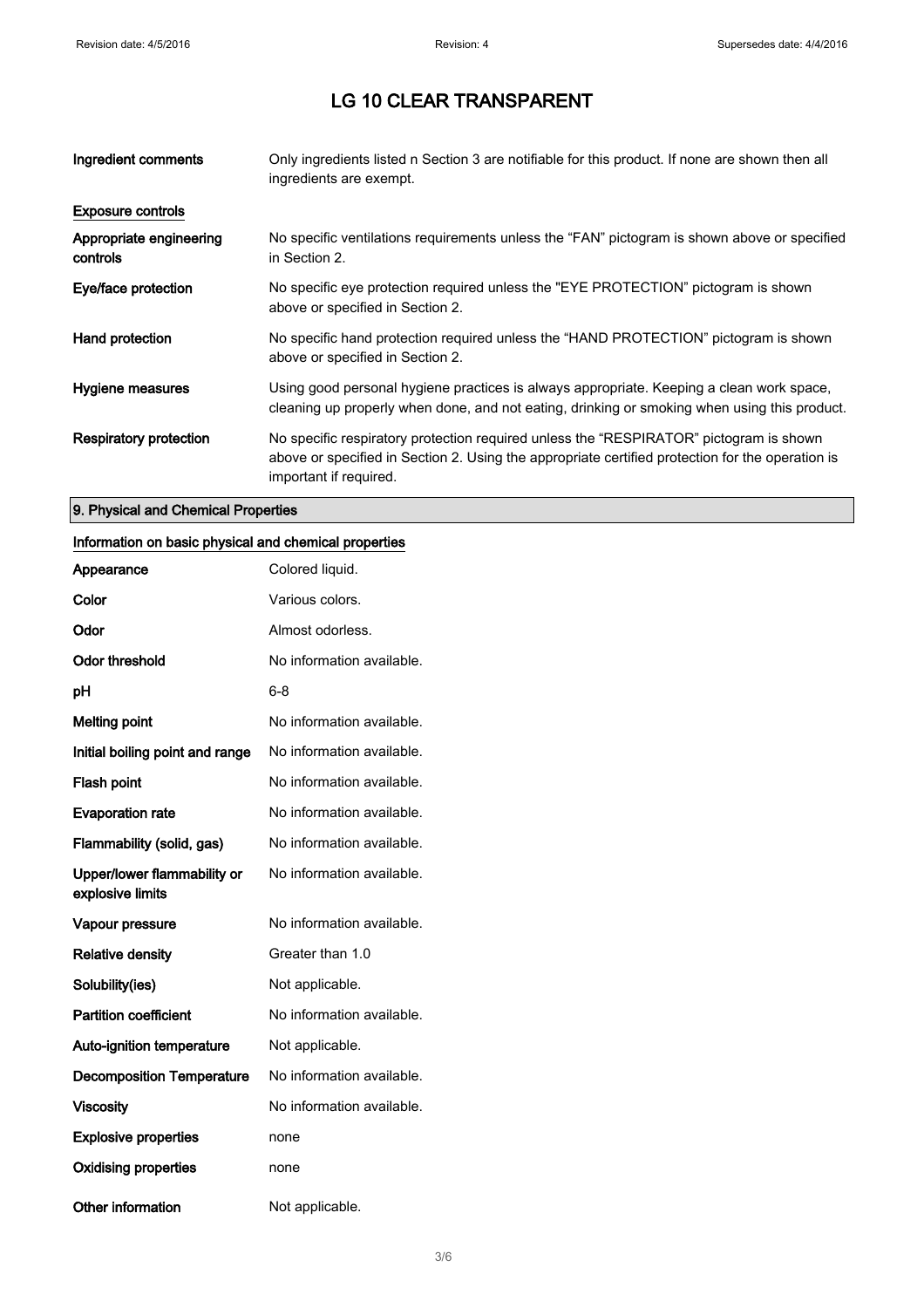| 10. Stability and reactivity                                        |                                                                                                                                                                                                                                                |
|---------------------------------------------------------------------|------------------------------------------------------------------------------------------------------------------------------------------------------------------------------------------------------------------------------------------------|
| Reactivity                                                          | There are no known reactivity hazards associated with this product.                                                                                                                                                                            |
| <b>Stability</b>                                                    | No particular stability concerns.                                                                                                                                                                                                              |
| Possibility of hazardous<br>reactions                               | None known.                                                                                                                                                                                                                                    |
| <b>Conditions to avoid</b>                                          | None known.                                                                                                                                                                                                                                    |
| Materials to avoid                                                  | None known.                                                                                                                                                                                                                                    |
| Hazardous decomposition<br>products                                 | None known.                                                                                                                                                                                                                                    |
| 11. Toxicological information                                       |                                                                                                                                                                                                                                                |
| Information on toxicological effects                                |                                                                                                                                                                                                                                                |
| <b>Toxicological effects</b>                                        | Please read Section 2 thoroughly to understand the toxicological risks, (if any) and<br>precautions for safe use (if any).                                                                                                                     |
| Acute toxicity - inhalation<br>ATE inhalation (dusts/mists<br>mg/l) | 17.16                                                                                                                                                                                                                                          |
| Skin corrosion/irritation                                           |                                                                                                                                                                                                                                                |
| <b>Skin sensitization</b>                                           |                                                                                                                                                                                                                                                |
| <b>Skin sensitisation</b>                                           | Based on available data the classification criteria are not met.                                                                                                                                                                               |
| Eye contact                                                         | May cause temporary eye irritation.                                                                                                                                                                                                            |
| 12. Ecological Information                                          |                                                                                                                                                                                                                                                |
| Ecotoxicity                                                         | Please read Section 2 completely. If any environmental warnings such as; H411 or H412 are<br>listed in Section 2, please use appropriate procedures when disposing of product and<br>container. Do not put materials into waterways or sewers. |
| <b>Toxicity</b>                                                     |                                                                                                                                                                                                                                                |
| <b>Toxicity</b>                                                     | Please read Section 2 completely. If any environmental warnings such as; H411 or H412 are<br>listed in Section 2, please use appropriate procedures when disposing of product and<br>container. Do not put materials into waterways or sewers. |
| Persistence and degradability                                       |                                                                                                                                                                                                                                                |
| Persistence and degradability                                       | No data available.                                                                                                                                                                                                                             |
| <b>Biodegradation</b>                                               | Not inherently biodegradable.                                                                                                                                                                                                                  |
| <b>Bioaccumulative potential</b>                                    |                                                                                                                                                                                                                                                |
| <b>Partition coefficient</b>                                        | No information available.                                                                                                                                                                                                                      |
| Mobility in soil                                                    |                                                                                                                                                                                                                                                |
| <b>Mobility</b>                                                     | Semi-mobile.                                                                                                                                                                                                                                   |
| Results of PBT and vPvB assessment                                  |                                                                                                                                                                                                                                                |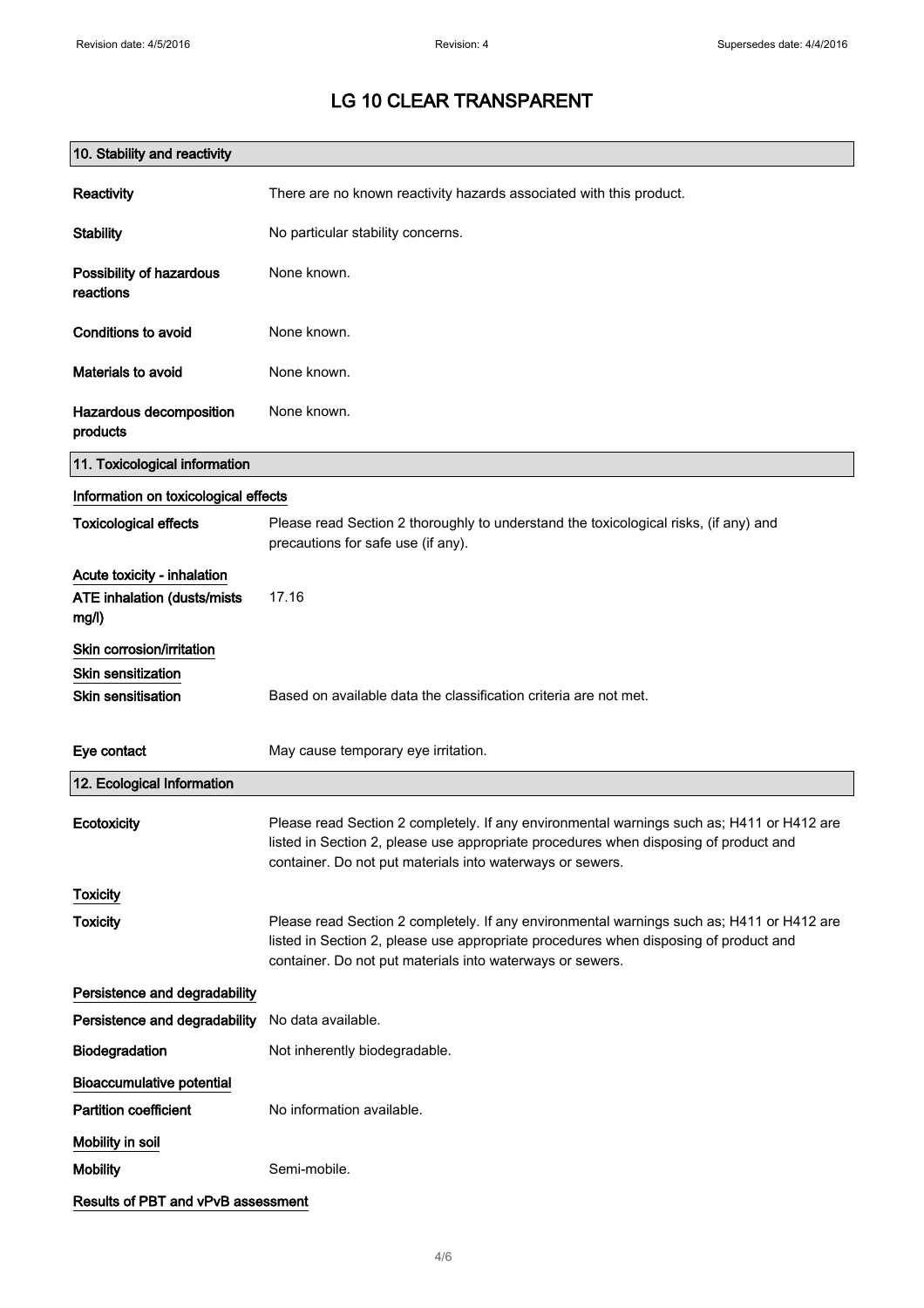$\overline{\phantom{a}}$ 

# LG 10 CLEAR TRANSPARENT

| Results of PBT and vPvB<br>assessment | This product does not contain any substances classified as PBT or vPvB.                                                                                                                      |
|---------------------------------------|----------------------------------------------------------------------------------------------------------------------------------------------------------------------------------------------|
| Other adverse effects                 |                                                                                                                                                                                              |
| Other adverse effects                 | None known.                                                                                                                                                                                  |
| 13. Disposal considerations           |                                                                                                                                                                                              |
| Waste treatment methods               |                                                                                                                                                                                              |
| <b>General information</b>            | Dispose of waste product or used containers in accordance with local regulations When<br>handling waste, the safety precautions applying to handling of the product should be<br>considered. |
| 14. Transport information             |                                                                                                                                                                                              |
| General                               | The product is not covered by international regulations on the transport of dangerous goods<br>(IMDG, IATA, DoT).                                                                            |
| <b>UN Number</b>                      |                                                                                                                                                                                              |
| Not applicable.                       |                                                                                                                                                                                              |
| UN proper shipping name               |                                                                                                                                                                                              |
| Not applicable.                       |                                                                                                                                                                                              |
| Transport hazard class(es)            |                                                                                                                                                                                              |
| No transport warning sign required.   |                                                                                                                                                                                              |
| Packing group                         |                                                                                                                                                                                              |
| Not applicable.                       |                                                                                                                                                                                              |
| <b>Environmental hazards</b>          |                                                                                                                                                                                              |

### Environmentally Hazardous Substance

Please refer to Section 2 for any environmental hazards associated with this product. If H411/H412 warnings are shown then please verify packaging and labeling requirements for larger volumes.

### Special precautions for user

Not applicable.

## Transport in bulk according to Not applicable. Annex II of MARPOL 73/78 and the IBC Code

### 15. Regulatory information

## US State Regulations

### California Proposition 65 Carcinogens and Reproductive Toxins

None of the ingredients are listed or exempt.

# Inventories

#### Canada - DSL/NDSL

All the ingredients are listed or exempt.

### US - TSCA

All the ingredients are listed or exempt.